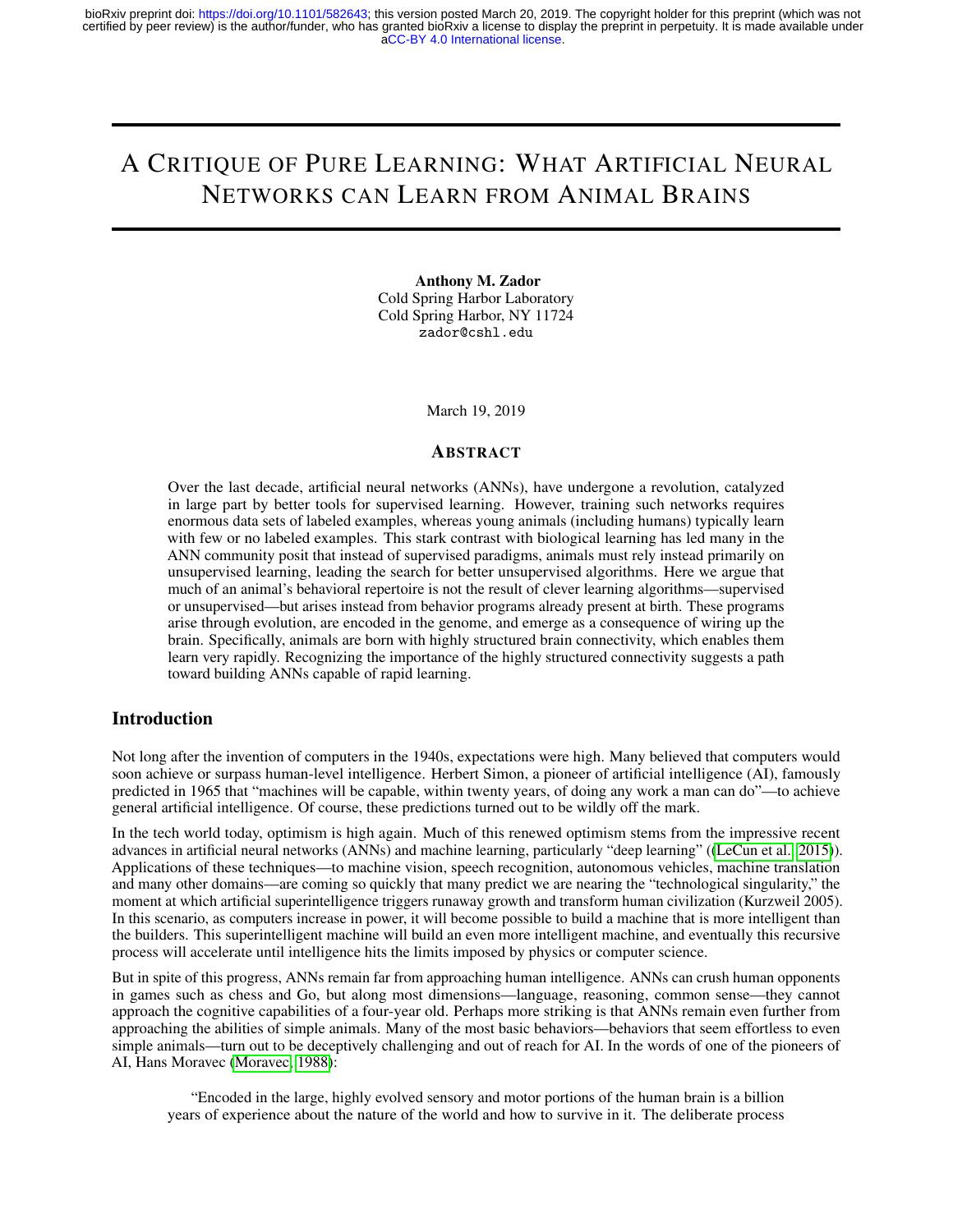we call reasoning is, I believe, the thinnest veneer of human thought, effective only because it is supported by this much older and much more powerful, though usually unconscious, sensorimotor knowledge. We are all prodigious Olympians in perceptual and motor areas, so good that we make the difficult look easy. Abstract thought, though, is a new trick, perhaps less than 100 thousand years old. We have not yet mastered it. It is not all that intrinsically difficult; it just seems so when we do it."

We cannot build a machine capable of building a nest, or stalking prey, or loading a dishwasher. In many ways, AI is far from achieving the intelligence of a dog or a mouse, or even of a spider, and it does not appear that merely scaling up current approaches will achieve these goals.

The good news is that, if we do ever manage to achieve even mouse-level intelligence, human intelligence may be only a small step away. Our vertebrate ancestors, who emerged about 500 million years ago, may have had roughly the intellectual capacity of a shark. A major leap in the evolution of our intelligence was the emergence of the neocortex, the basic organization of which was already established when the first placental mammals arose about 100 million years ago [\(Kaas, 2011\)](#page-8-2); much of human intelligence seems to derive from an elaboration of the neocortex. Modern humans (Homo sapiens) evolved only a few hundred thousand years ago—a blink in evolutionary time—suggesting that those qualities such as language and reason which we think of as uniquely human may actually be relatively easy to achieve, provided that the neural foundation is solid. Although there are genes and perhaps cell types unique to humans—just as there are for any species—there is no evidence that the human brain makes use of any fundamentally new neurobiological principles not already present in a mouse (or any other mammal), so the gap between mouse and human intelligence might be much smaller than that between than that between current AI and the mouse. This suggests that even if our eventual goal is to match (or even exceed) human intelligence, a reasonable proximal goal for AI would be to match the intelligence of a mouse.

As the name implies, ANNs were invented in an attempt to build artificial systems based on computational principles used by the nervous system [\(Hassabis et al., 2017\)](#page-8-3). In what follows, we identify additional principles from neuroscience that might accelerate the goal of achieving artificial mouse, and eventually human, intelligence. We argue that much in contrast to ANNs, animals rely heavily on a combination of both learned and innate mechanisms. These innate processes arise through evolution, are encoded in the genome, and take the form of rules for wiring up the brain [\(Seung,](#page-9-0) [2012\)](#page-9-0). We discuss the implications of these observations for generating next-generation machine algorithms.

# Learning by ANNs

Since the earliest days of AI, there has been a competition between two approaches: symbolic AI and ANNs. In the symbolic "good old fashion AI" approach [\(Haugeland, 1989\)](#page-8-4) championed by Marvin Minsky and others, it is the responsibility of the programmer to explicitly program the algorithm by which the system operates. In the ANN approach, by contrast, the system "learns" from data. Symbolic AI can be seen as the psychologist's approach—it draws inspiration from the human cognitive processing, without attempting to crack open the black box—whereas ANNs, which use neuron-like elements, take their inspiration from neuroscience. Symbolic AI was the dominant approach from the 1960s to 1980s, but since then it has been eclipsed by ANN approaches inspired by neuroscience.

Modern ANNs are very similar to their ancestors three decades ago [\(Rumelhart, 1986\)](#page-9-1). Much of the progress can be attributed to increases in raw computer power: Simply because of Moore's law, computers today are several orders of magnitude faster than they were a generation ago, and the application of graphics processors (GPUs) to ANNs has sped them up even more. The availability of large data sets is a second factor: Collecting the massive labeled image sets used for training would have been very challenging before the era of Google. Finally, a third reason that modern ANNs are more useful than their predecessors is that they require even less human intervention. Modern ANNs—specifically "deep networks" [\(LeCun et al., 2015\)](#page-8-0)—learn the appropriate low-level representations (such as visual features) from data, rather than relying on hand-wiring to explicitly program them in.

In ANN research, the term "learning" has a technical usage that is different from its usage in neuroscience and psychology. In ANNs, learning refers to the process of extracting structure—statistical regularities—from input data, and encoding that structure into the parameters of the network. These network parameters contain all the information needed to specify the network. For example, a fully connected network with  $N$  neurons might have one parameter (e.g. a threshold) associated with each neuron, and an additional  $N^2$  parameters specifying the strengths of synaptic connections, for a total of  $N + N^2$  free parameters. Of course, as the number of neurons N becomes large, the total parameter count in a fully connected ANN is dominated by the  $N^2$  synaptic parameters.

There are three classic paradigms for extracting structure from data, and encoding that structure into network parameters (i.e. weights and thresholds). In *supervised* learning, the data consist of pairs—an input item (e.g. an image) and its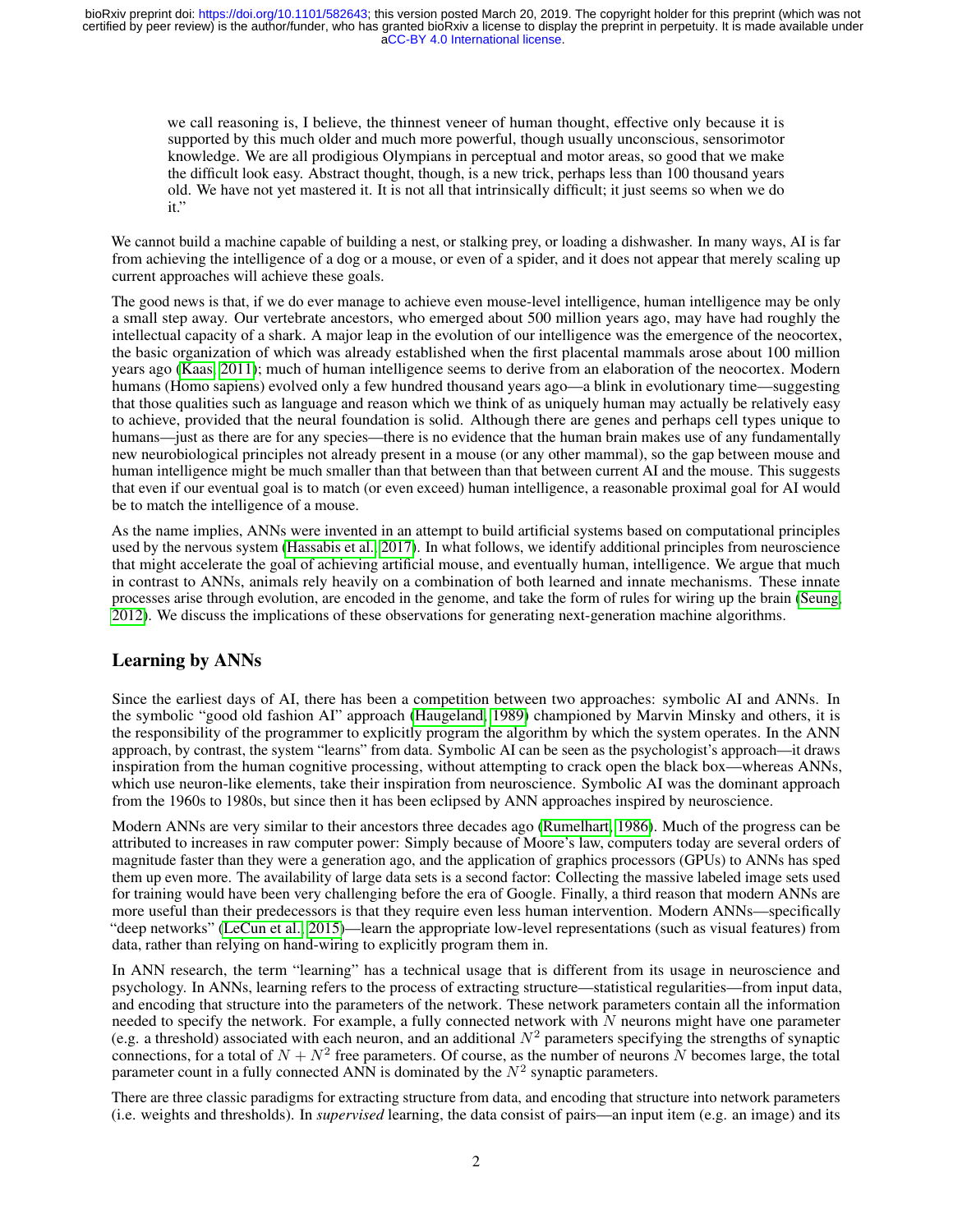

<span id="page-2-0"></span>Figure 1: The "bias-variance tradeoff" in machine learning can be seen as a formalization of Occam's Razor. (A) As an example of the bias-variance tradeoff and the risks of overfitting, consider the following puzzle: Find the next point in the sequence  $\{2, 4, 6, 8, ?\}$ . Although the natural answer may seem to be 10, a fitting function consisting of polynomials of degree 4—a function with 5 free parameters—might very well predict that the answer is 42. (B) The reason is that in general, it takes two points to fit a line, and  $k + 1$  points to fit the coefficients  $c_i$  of a polynomial  $f(x) = c_0 + c_1x + \ldots + c_kx^k$  of degree k. Since we only have data for 4 points, the next entry could be literally any number (e.g. red curve). To get the expected answer, 10, we might restrict the fitting functions to something simpler, like lines, by discouraging the inclusion of higher order terms in the polynomial (blue line).

label (e.g. the word "giraffe")—and the goal is to find network parameters that generate the correct label for novel pairs. In *unsupervised* learning, the data have no labels; the goal is to discover statistical regularities in the data without explicit guidance about what kind of regularities to look for. For example, one could imagine that with enough examples of giraffes and elephants, one might eventually infer the existence of two classes of animals, without the need to have them explicitly labeled. Finally, in *reinforcement* learning, data are used to drive actions, and the success of those actions is evaluated based on a "reward" signal.

Much of the progress in ANNs has been in developing better tools for supervised learning. A central consideration in supervised learning is "generalization." As the number of parameters increases, so too does that "expressive power" of the network—the complexity of the input-output mappings that the network can handle. A network with enough free parameters can fit any function [\(Cybenko, 1989;](#page-8-5) [Hornik, 1991\)](#page-8-6), but the amount of data required to train a network without overfitting generally also scales with the number of parameters. If a network has too many free parameters, the network risks "overfitting" data, i.e. it will generate the correct responses on the training set of labeled examples, but will fail to generalize to novel examples. In ANN research, this tension between the flexibility of a network (which scales with the number of neurons and connections) and the amount of data needed to train the network (more neurons and connections generally require more data) is called the "bias-variance tradeoff" (Figure [1\)](#page-2-0). A network with more flexibility is more powerful, but without sufficient training data the predictions that network makes on novel test examples might be wildly incorrect—far worse than the predictions of a simpler, less powerful network. To paraphrase "Spiderman": With great power comes great responsibility (to obtain enough labeled training data) [\(Lee, 1962\)](#page-8-7). The bias-variance tradeoff explains why large networks require large amounts of labeled training data.

# Learning by animals

The term "learning" in neuroscience (and in psychology) refers to a long-lasting change in behavior that is the result of experience. Learning in this context encompasses animal paradigms such as classical and operant conditioning, as well as an array of other paradigms such as learning by observation or by instruction. Although there is some overlap between the neuroscience and ANN usage of learning, in some cases the terms differ enough to lead to confusion.

Perhaps the greatest divergence in usage is the application of the term "supervised learning." Supervised learning is central to the many successful recent applications of ANNs to real-world problems of interest. For example, supervised learning is the paradigm that allows ANNs to categorize images accurately. However, to ensure generalization, training such networks requires enormous data sets; one visual query system was trained on more than  $10^7$  "labeled" examples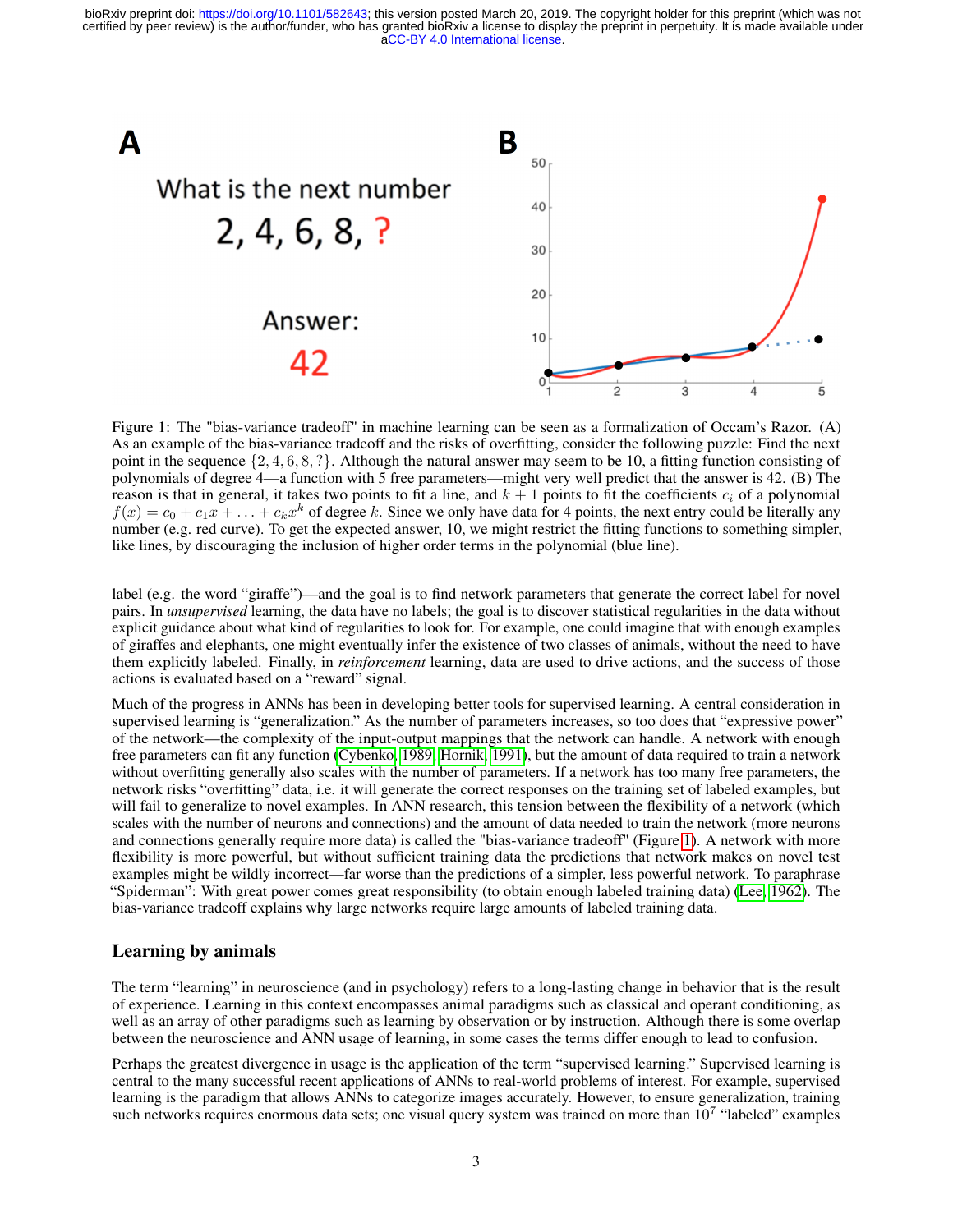

<span id="page-3-0"></span>Figure 2: Evolutionary tradeoff between innate and learning strategies. (A) Two species differ in their reliance on learning, and achieve the same level of fitness. All other things being equal, the species relying on a strongly innate strategy will outcompete the species employing a mixed strategy. (B) A species using the mixed strategy may thrive if that strategy achieves a higher asymptotic level of performance.

(question-answer pairs) [\(Antol et al., 2015\)](#page-7-0). Although the final result of this training is an ANN with a capability that, superficially at least, mimics the human ability to categorize images, the process by which the artificial system learns bears little resemblance to that by which a newborn learns. There are only  $10^7$  seconds in a year, so a child would need to ask one question every second of her life to receive a comparable volume of labeled data; and of course, most images encountered by a child are not labeled. There is, thus, a mismatch between the available pool of labeled data and how quickly children learn. Clearly, children do not rely mainly on supervised algorithms to learn to categorize objects.

Considerations such as these have motivated the search in the machine learning community for more powerful learning algorithms, for the "secret sauce" posited to enable children to learn how to navigate the world within a few years. Many in the ANN community posit that instead of supervised paradigms, we rely instead primarily on unsupervised paradigms to construct representations of the world. Because unsupervised algorithms do not require labeled data, they could potentially exploit the tremendous amount of raw (unlabeled) sensory data we receive. Indeed, there are several unsupervised algorithms which generate representations reminiscent of those found in the visual system [\(Bell](#page-7-1) [and Sejnowski, 1997;](#page-7-1) [Olshausen and Field, 1996;](#page-8-8) [van Hateren and Ruderman, 1998\)](#page-9-2). Although at present these unsupervised algorithms are not able to generate visual representations as efficiently as supervised algorithms, there is no known theoretical principle or bound that precludes the existence of such an algorithm (although the No-Free-Lunch theorem for learning algorithms [\(Wolpert, 1996\)](#page-9-3) states that no completely general-purpose learning algorithm can exist, in the sense that for every learning model there is a data distribution on which it will fare poorly). Every learning model must contain implicit or explicit restrictions on the class of functions that it can learn. Thus, while the number of labeled images a child encounters during her first  $10^7$  seconds of life might be small, the total sensory input received during that time is quite large; perhaps Nature has evolved a powerful unsupervised algorithm to exploit this large pool of data. Discovering such an unsupervised algorithm—if it exists—would lay the foundation for a next generation of ANNs.

# Learned and innate behavior in animals

A central question, then, is how animals function so well so soon after birth, without the benefit of massive supervised training data sets. It is conceivable that unsupervised learning, exploiting algorithms more powerful than any yet discovered, may play a role establishing sensory representations and driving behavior. But even such a hypothetical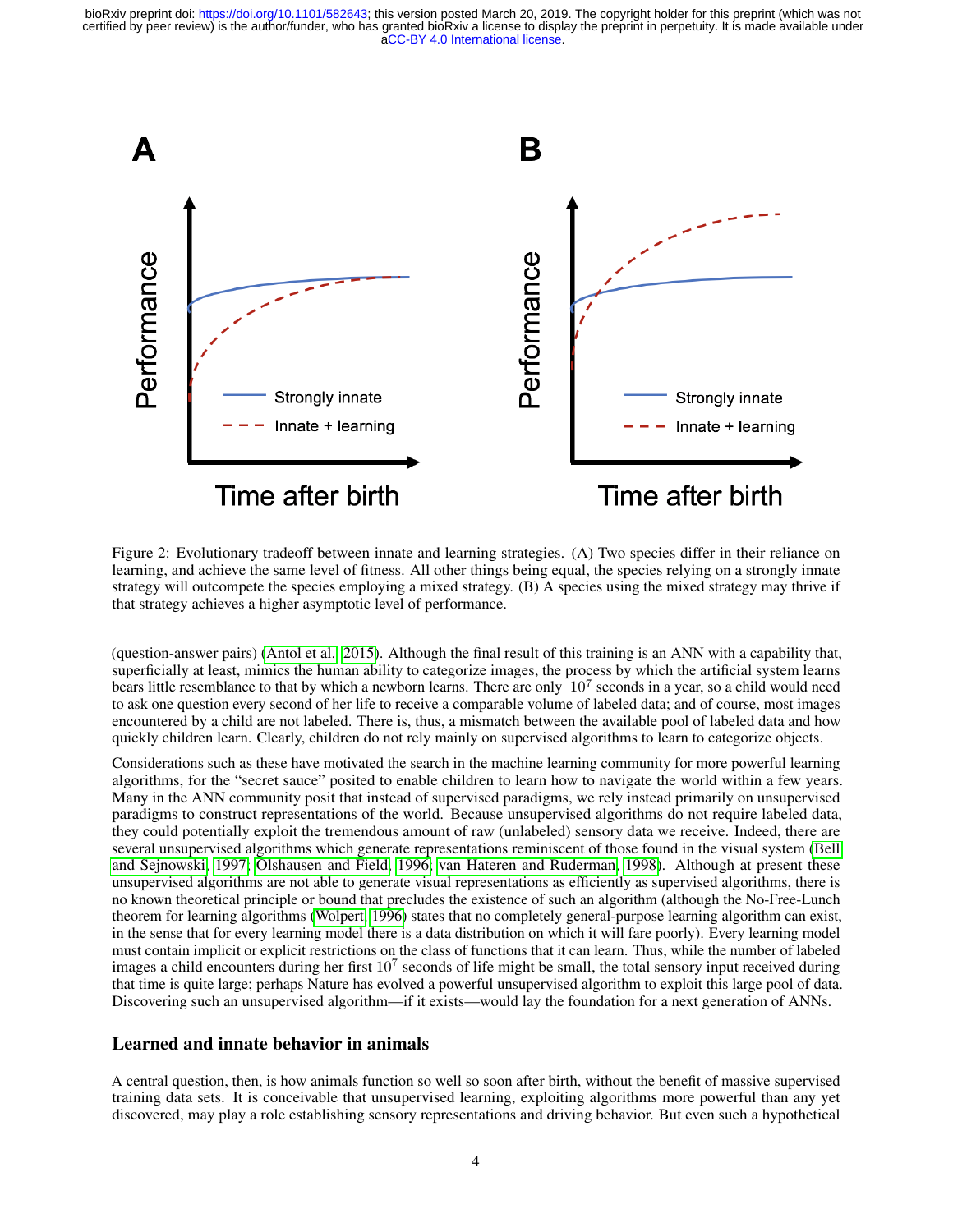unsupervised learning algorithm is unlikely to be the whole story. Indeed, the challenge faced by this hypothetical algorithm is even greater than it appears. Humans are an outlier: We spend more time learning than perhaps any other animal, in the sense that we have an extended period of immaturity. Many animals function effectively after  $10^6$ ,  $10^5$ , or even fewer seconds of life: A squirrel can jump from tree to tree within months of birth, a colt can walk within hours, and spiders are born ready to hunt. Examples like these suggest that the challenge may exceed the capacities of even the cleverest unsupervised algorithms.

So if unsupervised mechanisms alone cannot explain how animals function so effectively at (or soon after) birth, what is the alternative? The answer is that much of our sensory representations and behavior are largely innate. For example, many olfactory stimuli are innately attractive or appetitive (blood for a shark [\(Yopak et al., 2015\)](#page-9-4) or aversive (fox urine for a rat [\(Apfelbach et al., 2005\)](#page-7-2)). Responses to visual stimuli can also be innate. For example, mice respond defensively to looming stimuli, which may allow for the rapid detection and avoidance of aerial predators [\(Yilmaz and Meister,](#page-9-5) [2013\)](#page-9-5). But the role of innate mechanisms goes beyond simply establishing responses to sensory representations. Indeed, most of the behavioral repertoire of insects and other short-lived animals is innate. There are also many examples of complex innate behaviors in vertebrates, for example in courtship rituals [\(Tinbergen, 1951\)](#page-9-6). A striking example of a complex innate behavior in mammals is burrowing: Closely related species of deer mice differ dramatically in the burrows they build with respect to the length and complexity of the tunnels [\(Weber and Hoekstra, 2009;](#page-9-7) [Metz et al.,](#page-8-9) [2017\)](#page-8-9). These innate tendencies are independent of parenting: Mice of one species reared by foster mothers of the other species build burrows like those of their biological parents. Thus, it appears that a large component of an animal's behavioral repertoire is not the result of clever learning algorithms—supervised or unsupervised—but rather of behavior programs already present at birth.

From an evolutionary point of view, it is clear why innate behaviors are advantageous. The survival of an animal requires that it solve the so-called "four Fs"—feeding, fighting, fleeing, and mating—repeatedly, with perhaps only minor tweaks. Each individual is born, and has a very limited time—from a few days to a few years—to figure out how to solve these four problems. If it succeeds, it passes along part of its solution (i.e. half its genome) to the next generation. Consider a species X that achieves at 98% of its mature performance at birth, and its competitor Y that functions only at 50% at birth, requiring a month of learning to achieve mature performance. (Performance here is taken as some measure of fitness, i.e. ability of an individual to survive and propagate). All other things being equal (e.g., assuming that mature performance level is the same for the two species), species X will outcompete species Y, because of shorter generation times and because a larger fraction of individuals survive the first month to reproduce (Fig. [2A](#page-3-0)).

In general, however, all other things may not be equal. The mature performance achievable via purely innate mechanisms might not be the same as that achievable with additional learning (Fig. [2A](#page-3-0)). If an environment is changing rapidly—e.g. on the timescale of a single individual—innate behavioral strategies might not provide a path to as high a level of mature performance as a mixed strategy that relies in part on learning. For example, a fruit-eating animal might evolve an innate tendency to look for trees; but the locations of the fruit groves in its specific environment must be learned by each individual. There is, thus, pressure to evolve an appropriate tradeoff between innate and learned behavioral strategies, reminiscent of the bias-variance tradeoff in supervised learning.

# Innate and learned behaviors are synergistic

The line between innate and learned behaviors is, of course, not sharp. Innate and learned behaviors and representations interact, often synergistically. For example, rodents and other animals form a representation of space—a "cognitive map"—in the hippocampus. This representation consists of place cells, which become active when the animal enters a particular place in its environment known as a "place field." A given place cell typically has only one (or a few) place fields in a particular environment. The propensity to form place fields is innate: A map of space emerges when young rat pups explore an open environment outside the nest for the very first time [\(Langston et al., 2010\)](#page-8-10). However, the content of place fields is learned; indeed, it is highly labile, since new place fields form whenever the animal enters a new environment. Thus, the scaffolding for the cognitive map is innate, but the specific maps constructed on this scaffolding are learned.

This form of synergy between innateness and learning is common. For example, human infants can discriminate faces soon after birth, and monkeys raised with no exposure to faces show a preference for faces upon first exposure, reflecting the contribution of innate mechanisms to face salience and perception [\(McKone et al., 2009\)](#page-8-11). In human and non-human primates there exists a specific cortical area, the FFA (fusiform face area), which is selectively engaged in the perception of faces; patients with focal loss of the FFA suffer a permanent deficit in face processing [\(Kanwisher and Yovel, 2006\)](#page-8-12). However, the specific faces recognized by each individual are learned during the course of that individual's lifetime. Thus, as with place cells in the hippocampus, the innate circuitry for processing faces may provide the scaffolding, but the specific faces that populate this scaffolding are learned. Similar synergy may accelerate the acquisition of language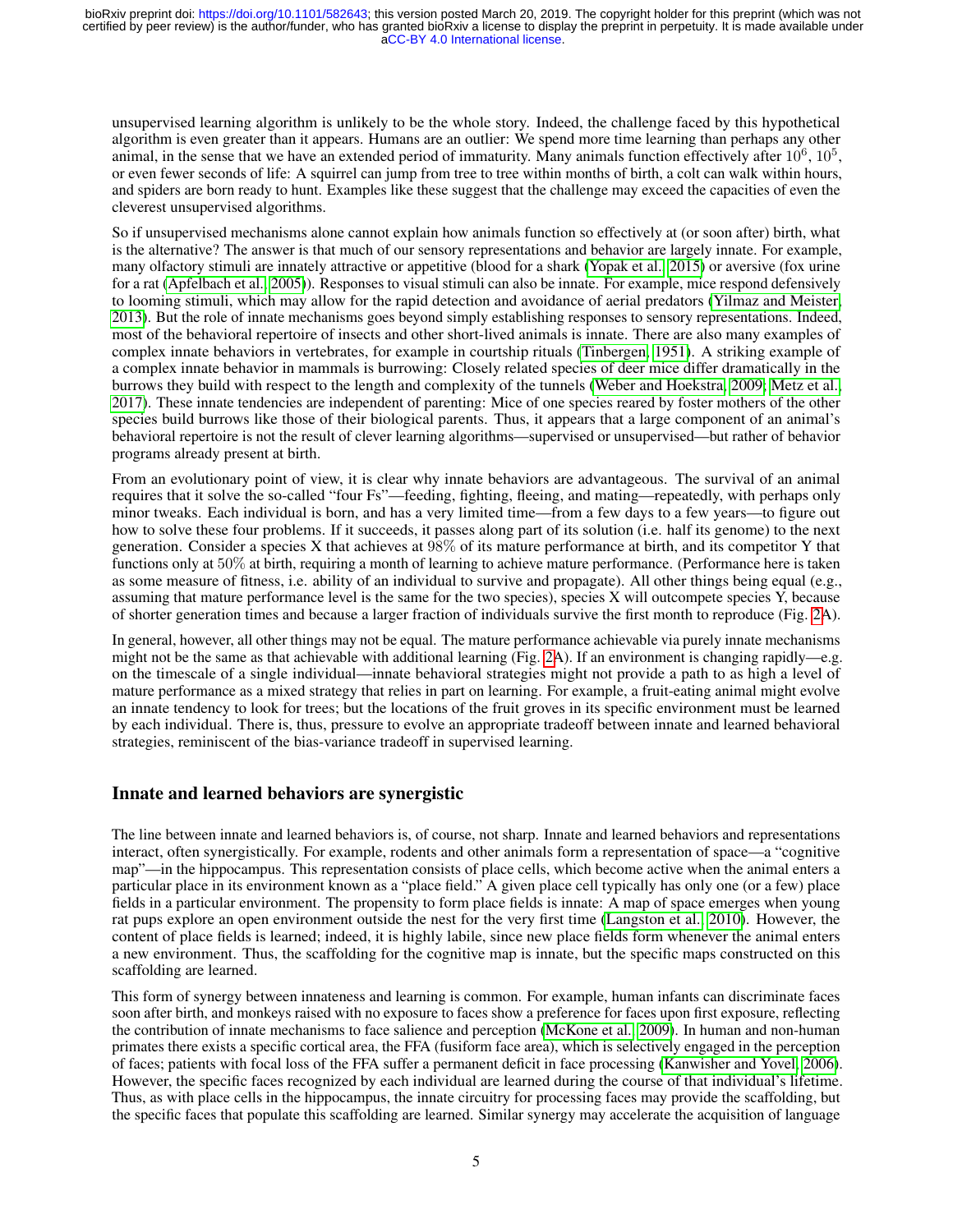by children: The innate circuitry in areas like Wernicke's and Broca's may provide the scaffolding, enabling the specific syntax and vocabulary of any specific language to be learned rapidly [\(Pinker, 1994;](#page-8-13) [Marcus, 2004\)](#page-8-14). This synergy between innate and learned behavior could arise from evolutionary pressure of the sort depicted in Figure 2B.

# Genomes specify rules for brain wiring

We have argued that the main reason that animals function so well so soon after birth is that they rely heavily on innate mechanisms. Innate mechanisms, rather than heretofore undiscovered unsupervised learning algorithms, provide the base for Nature's secret sauce. These innate mechanisms are encoded in the genome. Specifically, the genome encodes blueprints for wiring up their nervous system, where by wiring we refer to both the specification of which neurons are connected, as well as to the strengths of those connections. These blueprints have been selected by evolution over hundreds of millions of years, operating on countless quadrillions of individuals. The circuits specified by these blueprints provide the scaffolding for innate behaviors, as well as for any learning that occurs during an animal's lifetime.

If the secret sauce is in our genomes, then we must ask what exactly our genomes specify about wiring. In some simple organisms, genomes specify every connection between every neuron, to the minutest detail. The simple worm c. elegans, for example, has 302 neurons and about 7000 synapses; in each individual of an inbred strain, the wiring pattern is exactly the same [\(Chen et al., 2006\)](#page-8-15). So, at one extreme, the genome can encode a lookup table, which is then transformed by developmental processes into a circuit with precise and stereotyped connections.

But in larger brains, such as those of mammals, synaptic connections cannot be specified so precisely; the genome simply does not have sufficient capacity to specify every connection explicitly. The human genome has about  $3 \times 10^9$ nucleotides, so it can encode no more than about 1 GB of information—an hour or so of streaming video [\(Wei et al.,](#page-9-8) [2013\)](#page-9-8). But the human brain has about  $10^{11}$  neurons, and more than  $10^3$  synapses per neuron. Since specifying a connection target requires about  $\log_2 10^{11} = 35$  bits/synapse, it would take about  $3.\overline{5} \times 10^{15}$  bits to specify all  $10^{14}$ connections. (This may represent an underestimate because it considers only the presence or absence of a connection; a few extra bits/synapse would be required to specify graded synaptic strengths. But because of synaptic noise and for other reasons, synaptic strength may not be specified very precisely. So, in large and sparsely connected brains, most of the information is probably needed to specify the locations the nonzero elements of the connection matrix rather than their precise value.). Thus, even if every nucleotide of the human genome were devoted to efficiently specifying brain connections, the information capacity would still be at least six orders of magnitude too small.

These fundamental considerations explain why in most brains, the genome cannot specify the explicit wiring diagram, but must instead specify a set of rules for wiring up the brain during development. Even a short set of rules can readily specify the wiring of a very large number of neurons; in the limit, a nervous system wired up like a grid would require only the single rule that each neuron connect to its 4 nearest neighbors (although such a nervous system would probably not be very interesting). Another simple rule, but which yields a much more interesting result, is: Given the rules of the game, find the network that plays Go as well as possible [\(Silver et al., 2018\)](#page-9-9). In practice, the circuits found in animal brains often seem to rely on repeating modules. There has long been speculation that the neocortex consists of many copies of a basic "canonical" microcircuit [\(Douglas et al., 1989;](#page-8-16) [Harris and Shepherd, 2015\)](#page-8-17), which are wired together to form the entire cortex.

# Supervised learning or supervised evolution?

As noted above, the term "learning" is used differently in ANNs and neuroscience. At the most abstract level, learning can be defined as the process of encoding statistical regularities from the outside world into the parameters (mostly connection weights) of the network. But in the context of animal learning, the source of the input data for learning is limited only to the animal's "experience," i.e. to those events that occur during the animal's lifetime. Wiring rules encoded in the genome that do not depend on experience, such as those used to wire up the retina, are not usually termed "learning." Because the terms "lifetime" and "experience" are not well defined when applied to an ANN, reconciling the two definitions of learning in ANNs vs. neuroscience poses a challenge.

If, as we have argued above, much of an animal's behavior is innate, then an animal's life experiences represent only a small fraction of the data that contribute to its fitness; another potentially much larger pool of data contributes to its innate behaviors and representations. These innate behaviors and representations arise through evolution by natural selection. Thus evolution, like learning, can also be viewed as a mechanism for extracting statistical regularities, albeit on a much longer time scale than learning. Evolution can be thought of as a kind of reinforcement algorithm, operating on the timescale of generations, where the reinforcement signal consists of the number of progeny an individual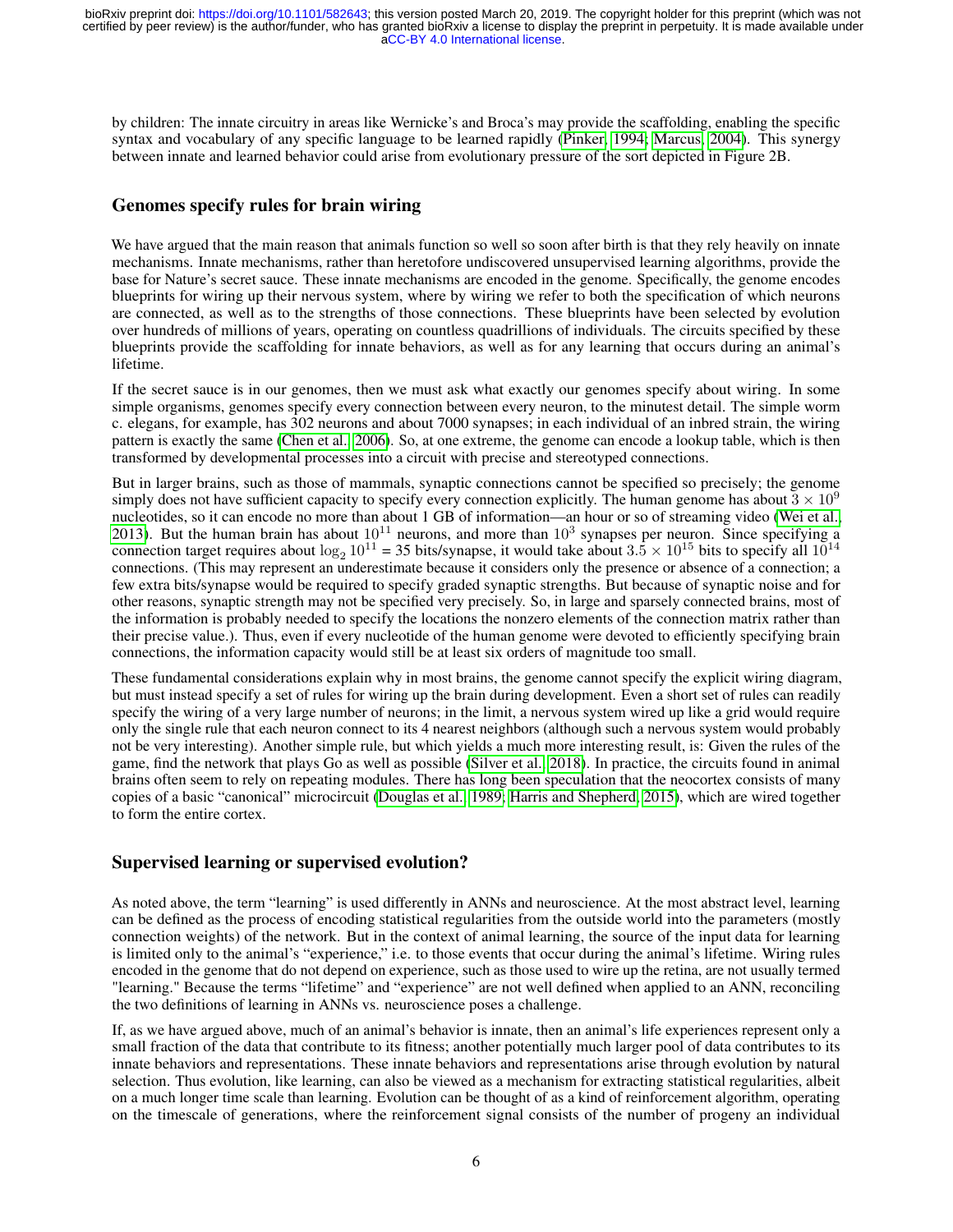generates. ANNs are engaged in an optimization process that must mimic both what is learned during evolution and the process of learning within a lifetime, whereas for animals learning only refers to within lifetime changes.

In this view, supervised learning in ANNs should not be viewed as the analog of learning in animals. Instead, since most of the data that contribute an animal's fitness are encoded by evolution into the genome, it would perhaps be just as accurate (or inaccurate) to call rename it "supervised evolution." Such a renaming would emphasize that "supervised learning" in ANNs is really recapitulating the extraction of statistical regularities that occurs in animals by both evolution and learning. In animals, there are two nested optimization processes: an outer "evolution" loop acting on a generational timescale, and an inner "learning" loop, which acts on the lifetime of a single. Supervised (artificial) evolution may be much faster than natural evolution, which succeeds only because it can benefit from the enormous amount of data represented by the life experiences of quadrillions of individuals over hundreds of millions of years.

Although there are parallels between learning and evolution, there are also important differences. Notably, whereas learning can act directly on synaptic weights through Hebbian and other mechanisms, evolution acts on brain wiring only indirectly, through the genome. The genome doesn't encode representations or behaviors directly; it encodes wiring rules and connection motifs. The limited capacity of the mammalian genome—orders of magnitude smaller than would be needed to specify all connections explicitly—may act as a regularizer [\(Poggio et al., 1985\)](#page-8-18) or an information bottleneck [\(Tishby et al., 2000\)](#page-9-10), shifting the balance from variance to bias. In this regard, it is interesting to note that the size of the genome itself is not a fixed constraint, but is itself highly variable across species. The size of the human genome is about average for mammals, but dwarfed in size by that of many fish and amphibians; the lungfish of the marbled genome is more than 40 times larger than that the humans [\(Leitch, 2007\)](#page-8-19). The fact that the human genome could potentially have been much larger suggests that the regularizing effect imposed by the limited capacity of the genome might represent a feature rather than a bug.

#### Implications for ANNs

We have argued that animals are able to function well so soon after birth because they are born with highly structured brain connectivity. This connectivity provides a scaffolding upon which rapid learning can occur. Innate mechanisms thus work synergistically with learning. We suggest that analogous approaches might inspire new approaches to accelerate progress in ANNs.

The first lesson from neuroscience is that much of animal behavior is innate, and does not arise from learning. Animal brains are not the blank slates, equipped with a general purpose learning algorithm ready to learn anything, as envisioned by some AI researchers; there is strong selection pressure for animals to restrict their learning to just what is needed for their survival (Fig. [2\)](#page-3-0). The idea that animals are predisposed to learn certain things rapidly is related to the idea of "meta-learning" in AI research [\(Andrychowicz et al., 2016;](#page-7-3) [Finn et al., 2017;](#page-8-20) [Bellec et al., 2018\)](#page-7-4), and related ideas in cognitive science [\(Tenenbaum et al., 2011\)](#page-9-11). In this formulation, there is an outer loop (e.g. evolution) which optimizes learning mechanisms to have inductive biases that allow us to learn very specific things very quickly.

The importance of innate mechanisms suggests that an ANN solving a new problem should attempt as much as possible to build on the solutions to previous related problems. Indeed, this idea is related to an active area of research in ANNs, "transfer learning," in which connections pre-trained in the solution to one task are transferred to accelerate learning on a related task [\(Pan and Yang, 2010;](#page-8-21) [Vanschoren, 2018\)](#page-9-12). For example, a network trained to classify objects such as elephants and giraffes might be used as a starting point for a network that distinguishes trees or cars. However, transfer learning differs from the innate mechanisms used in brains in an important way. Whereas in transfer learning the ANN's entire connection matrix (or a significant fraction of it) is typically used as a starting point, in animal brains the amount of information "transferred" from generation to generation is smaller, because it must pass through the bottleneck of the genome. Passing the information through the genomic bottleneck may select for wiring rules that are more generic. For example, the wiring of the visual cortex is quite similar to that of the auditory cortex (although each area has idiosyncrasies [\(Oviedo et al., 2010\)](#page-8-22). This suggests that the hypothesized canonical cortical circuit provides, with perhaps only minor variations, a foundation for the wide variety of tasks that mammals perform. Neuroscience suggests that there may exist more powerful mechanisms—a kind of generalization of transfer learning—which operate not only within a single sensory modality like vision, but across sensory modalities and even beyond.

A second lesson from neuroscience follows from the fact that the genome doesn't encode representations or behaviors directly or optimization principles directly. The genome encodes wiring rules and patterns, which then must instantiate behaviors and representations. It is these wiring rules that are the target of evolution. This suggests wiring topology and network architecture as a target for optimization in artificial systems. Classical ANNs largely ignored the details of network architecture, guided perhaps by theoretical results on the universality of fully connected three-layer networks [\(Cybenko, 1989;](#page-8-5) [Hornik, 1991\)](#page-8-6). But of course, one of the major advances in the modern era of ANNs has been convolutional neural networks (CNNs), which use highly constrained wiring to exploit the fact that the visual world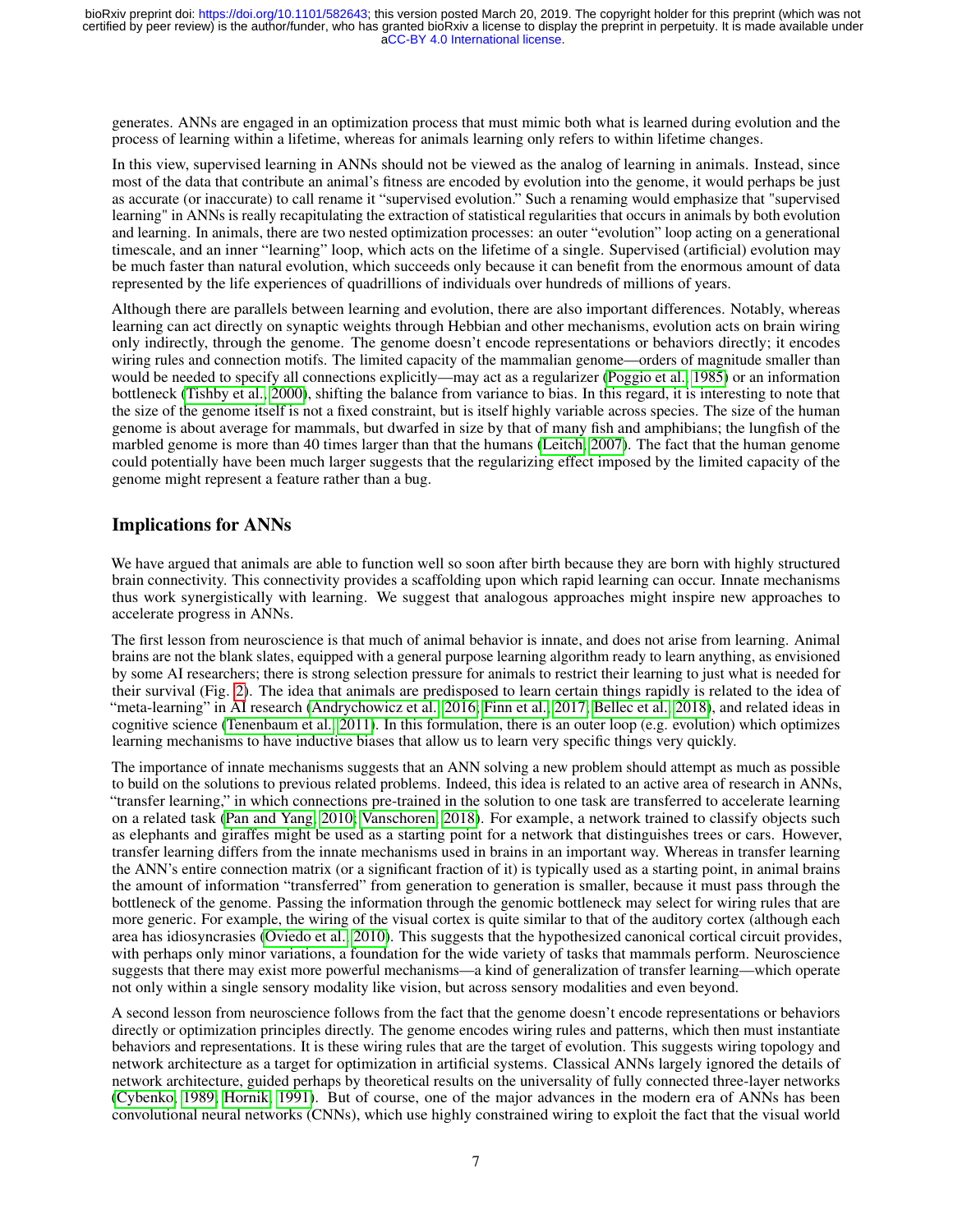is translation invariant [\(LeCun et al., 1989,](#page-8-23) [1998\)](#page-8-24). The inspiration for this revolutionary technology was in part the structure of visual receptive fields [\(Fukushima, 1980\)](#page-8-25). This is the kind of innate constraint that in animals would be expected to arise through evolution [\(Real et al., 2017\)](#page-8-26); there might be many others yet to be discovered. Other constraints on wiring and learning rules are sometimes imposed in ANNs through hyperparameters, and there is an extensive literature on hyperparameter optimization. At present, however, ANNs exploit only a tiny fraction of possible network architectures, raising the possibility that more powerful, cortically-inspired architectures remain to be discovered.

In principle, wiring motifs could be discovered by experimental neuroscience, through analysis of brain connectivity. Unfortunately, we still have only a very incomplete understanding of the details of cortical wiring, because we have lacked the experimental tools for studying neuronal wiring at sufficient throughput and resolution. However, significant recent advances in experimental methods may soon provide the necessary details. Local circuitry can be determined with serial electron microscopy; there is now an ambitious project to determine every synapse within a 1 mm<sup>3</sup> cube of mouse visual cortex [\(Strickland, 2017\)](#page-9-13). Long-range projections can be determined in a high-throughput manner using MAPseq [\(Kebschull et al., 2016\)](#page-8-27) or by other methods. Thus the details of cortical wiring may soon be available, and provide an experimental basis for ANNs.

#### **Conclusions**

The notion that the brain provides insights for AI is not novel; indeed, it is at the very foundation of ANN research. ANNs represented an attempt to capture some key aspects of the nervous system: many simple units, connected by synapses, operating in parallel. Several subsequent advances also arose from neuroscience. For example, the reinforcement learning algorithms underlying recent successes such as AlphaGo Zero [\(Silver et al., 2018\)](#page-9-9) draw their inspiration from the study of animal learning. Similarly, CNNs were inspired by the structure of the visual cortex.

But it remains controversial whether further progress in AI will benefit from the study of animal brains. Perhaps we have learned all that we need to from animal brains. Just as airplanes are very different from birds, so one could imagine that an intelligent machine would operate by very different principles from those of a biological organism. We argue that this is unlikely because what we demand from an intelligent machine—what is sometimes misleadingly called "artificial general intelligence"—is not general at all; it is highly constrained to match human capacities so tightly that only a machine structured similarly to a brain can achieve it. An airplane is by some measures vastly superior to a bird: It can fly much faster, at greater altitude, for longer distances, with vastly greater capacity for cargo. But a plane cannot dive into the water to catch a fish, or swoop silently from a tree to catch a mouse. In the same way, modern computers have already by some measures vastly exceeded human computational abilities (e.g. chess), but cannot match humans on the decidedly specialized set of tasks defined as general intelligence. If we want to design a system that can do what we do, we will need to build it according to the same design principles.

#### Acknowledgements

We thank Adam Kepecs, Alex Koulakov, Alex Vaughan, Barak Pearlmutter, Blake Richards, Dan Ruderman, Daphne Bavelier, David Markowitz, Konrad Koerding, Mike Deweese, Peter Dayan, Petr Znamenskiy, and Ryan Fong for many thoughtful comments on and discussions about earlier versions of this manuscript.

# References

- <span id="page-7-3"></span>Andrychowicz, M., Denil, M., Gomez, S., Hoffman, M. W., Pfau, D., Schaul, T., Shillingford, B., and De Freitas, N. (2016). Learning to learn by gradient descent by gradient descent. In *Advances in Neural Information Processing Systems*, pages 3981–3989.
- <span id="page-7-0"></span>Antol, S., Agrawal, A., Lu, J., Mitchell, M., Batra, D., Lawrence Zitnick, C., and Parikh, D. (2015). Vqa: Visual question answering. In *Proceedings of the IEEE international conference on computer vision*, pages 2425–2433.
- <span id="page-7-2"></span>Apfelbach, R., Blanchard, C. D., Blanchard, R. J., Hayes, R. A., and McGregor, I. S. (2005). The effects of predator odors in mammalian prey species: a review of field and laboratory studies. *Neuroscience & Biobehavioral Reviews*, 29(8):1123–1144.
- <span id="page-7-1"></span>Bell, A. J. and Sejnowski, T. J. (1997). The "independent components" of natural scenes are edge filters. *Vision research*, 37(23):3327–3338.
- <span id="page-7-4"></span>Bellec, G., Salaj, D., Subramoney, A., Legenstein, R., and Maass, W. (2018). Long short-term memory and learning-tolearn in networks of spiking neurons. In *Advances in Neural Information Processing Systems*, pages 795–805.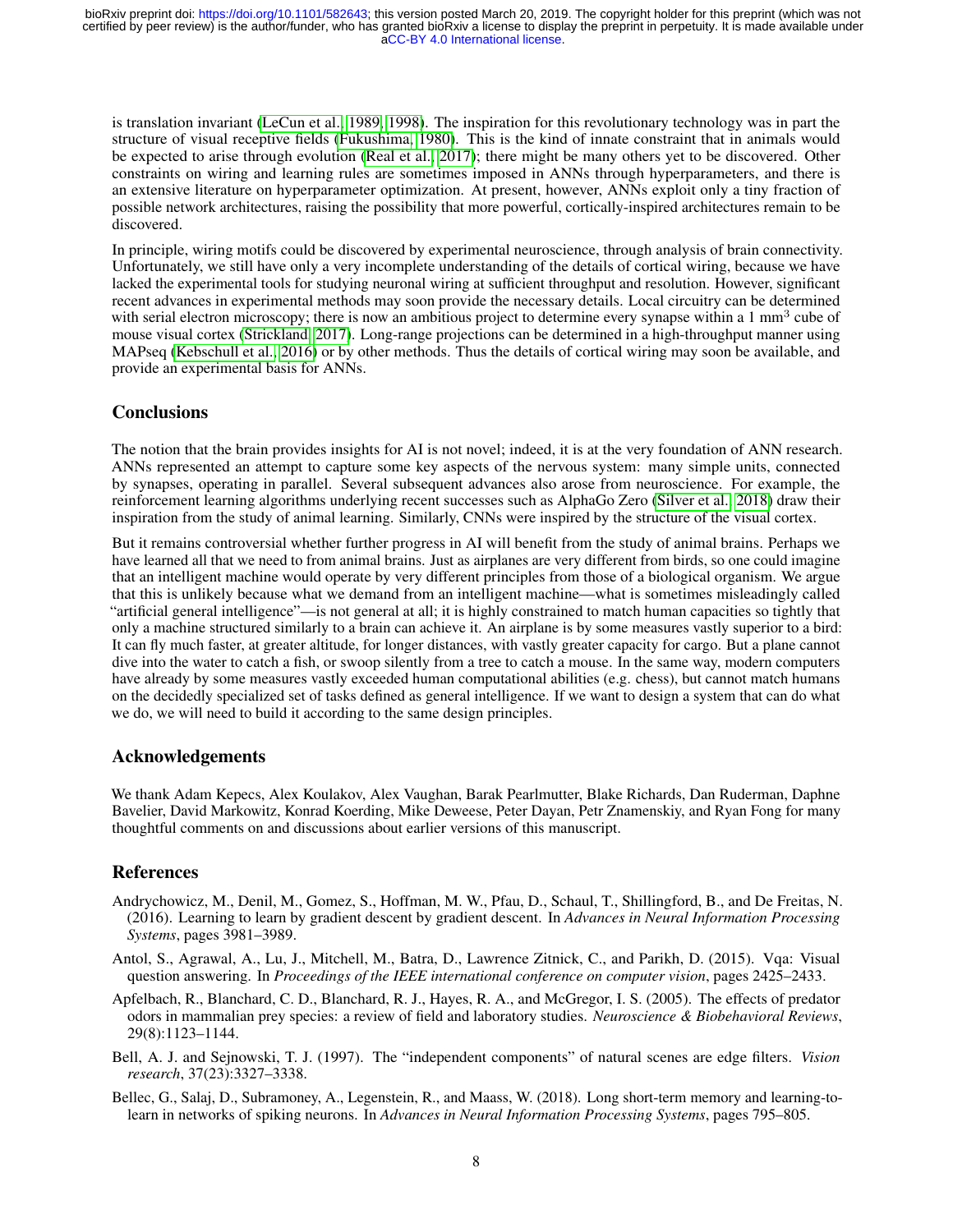- <span id="page-8-15"></span>Chen, B. L., Hall, D. H., and Chklovskii, D. B. (2006). Wiring optimization can relate neuronal structure and function. *Proceedings of the National Academy of Sciences*, 103(12):4723–4728.
- <span id="page-8-5"></span>Cybenko, G. (1989). Approximation by superpositions of a sigmoidal function. *Mathematics of control, signals and systems*, 2(4):303–314.
- <span id="page-8-16"></span>Douglas, R. J., Martin, K. A., and Whitteridge, D. (1989). A canonical microcircuit for neocortex. *Neural computation*, 1(4):480–488.
- <span id="page-8-20"></span>Finn, C., Abbeel, P., and Levine, S. (2017). Model-agnostic meta-learning for fast adaptation of deep networks. In *Proceedings of the 34th International Conference on Machine Learning-Volume 70*, pages 1126–1135. JMLR. org.
- <span id="page-8-25"></span>Fukushima, K. (1980). Neocognitron: A self-organizing neural network model for a mechanism of pattern recognition unaffected by shift in position. *Biological cybernetics*, 36(4):193–202.
- <span id="page-8-17"></span>Harris, K. D. and Shepherd, G. M. (2015). The neocortical circuit: themes and variations. *Nature neuroscience*, 18(2):170.
- <span id="page-8-3"></span>Hassabis, D., Kumaran, D., Summerfield, C., and Botvinick, M. (2017). Neuroscience-inspired artificial intelligence. *Neuron*, 95(2):245–258.
- <span id="page-8-4"></span>Haugeland, J. (1989). *Artificial intelligence: The very idea*. MIT press.
- <span id="page-8-6"></span>Hornik, K. (1991). Approximation capabilities of multilayer feedforward networks. *Neural networks*, 4(2):251–257.
- <span id="page-8-2"></span>Kaas, J. H. (2011). Neocortex in early mammals and its subsequent variations. *Annals of the New York Academy of Sciences*, 1225(1):28–36.
- <span id="page-8-12"></span>Kanwisher, N. and Yovel, G. (2006). The fusiform face area: a cortical region specialized for the perception of faces. *Philosophical Transactions of the Royal Society B: Biological Sciences*, 361(1476):2109–2128.
- <span id="page-8-27"></span>Kebschull, J. M., da Silva, P. G., Reid, A. P., Peikon, I. D., Albeanu, D. F., and Zador, A. M. (2016). High-throughput mapping of single-neuron projections by sequencing of barcoded rna. *Neuron*, 91(5):975–987.
- <span id="page-8-10"></span>Langston, R. F., Ainge, J. A., Couey, J. J., Canto, C. B., Bjerknes, T. L., Witter, M. P., Moser, E. I., and Moser, M.-B. (2010). Development of the spatial representation system in the rat. *Science*, 328(5985):1576–1580.
- <span id="page-8-0"></span>LeCun, Y., Bengio, Y., and Hinton, G. (2015). Deep learning. *nature*, 521(7553):436.
- <span id="page-8-23"></span>LeCun, Y., Boser, B., Denker, J. S., Henderson, D., Howard, R. E., Hubbard, W., and Jackel, L. D. (1989). Backpropagation applied to handwritten zip code recognition. *Neural computation*, 1(4):541–551.
- <span id="page-8-24"></span>LeCun, Y., Bottou, L., Bengio, Y., Haffner, P., et al. (1998). Gradient-based learning applied to document recognition. *Proceedings of the IEEE*, 86(11):2278–2324.
- <span id="page-8-7"></span>Lee, S. (1962). *Amazing Spiderman*.
- <span id="page-8-19"></span>Leitch, I. (2007). Genome sizes through the ages.
- <span id="page-8-14"></span>Marcus, G. F. (2004). *The birth of the mind: How a tiny number of genes creates the complexities of human thought*. Basic Civitas Books.
- <span id="page-8-11"></span>McKone, E., Crookes, K., Kanwisher, N., et al. (2009). The cognitive and neural development of face recognition in humans. *The cognitive neurosciences*, 4:467–482.
- <span id="page-8-9"></span>Metz, H. C., Bedford, N. L., Pan, Y. L., and Hoekstra, H. E. (2017). Evolution and genetics of precocious burrowing behavior in peromyscus mice. *Current Biology*, 27(24):3837–3845.
- <span id="page-8-1"></span>Moravec, H. (1988). *Mind children: The future of robot and human intelligence*. Harvard University Press.
- <span id="page-8-8"></span>Olshausen, B. A. and Field, D. J. (1996). Emergence of simple-cell receptive field properties by learning a sparse code for natural images. *Nature*, 381(6583):607.
- <span id="page-8-22"></span>Oviedo, H. V., Bureau, I., Svoboda, K., and Zador, A. M. (2010). The functional asymmetry of auditory cortex is reflected in the organization of local cortical circuits. *Nature neuroscience*, 13(11):1413.
- <span id="page-8-21"></span>Pan, S. J. and Yang, Q. (2010). A survey on transfer learning. *IEEE Transactions on knowledge and data engineering*, 22(10):1345–1359.
- <span id="page-8-13"></span>Pinker, S. (1994). The language instinct. new york, ny, us: William morrow & co.
- <span id="page-8-18"></span>Poggio, T., Torre, V., and Koch, C. (1985). <sup>a</sup>computational vision and regularization theory, <sup>o</sup> nature, vol. 317.
- <span id="page-8-26"></span>Real, E., Moore, S., Selle, A., Saxena, S., Suematsu, Y. L., Tan, J., Le, Q. V., and Kurakin, A. (2017). Large-scale evolution of image classifiers. In *Proceedings of the 34th International Conference on Machine Learning-Volume 70*, pages 2902–2911. JMLR. org.